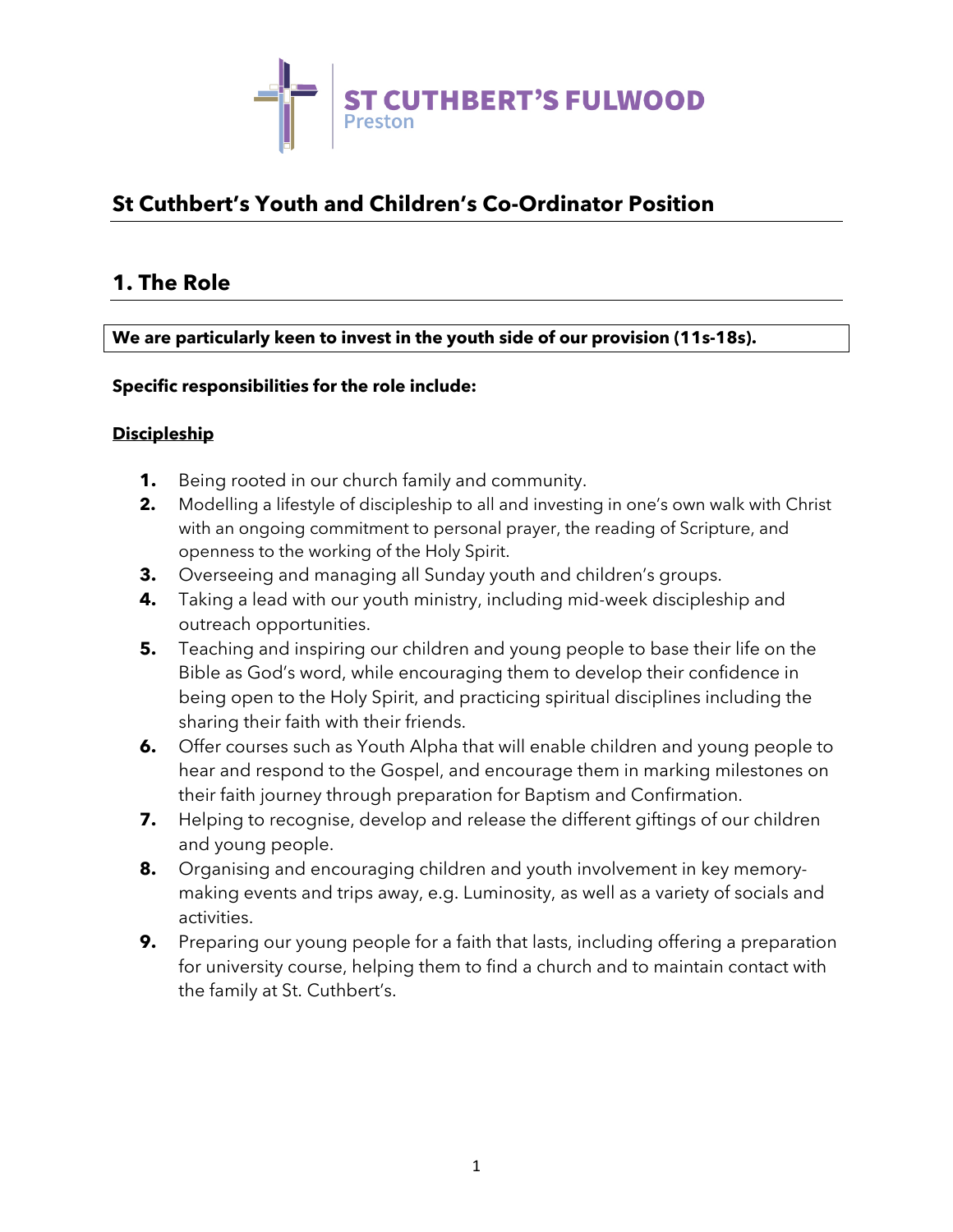

### **Outreach**

- **1.** Developing our current outreach events and pioneering new ones.
- **2.** Building on outreach opportunities in the community such as links with local primary and secondary schools.
- **3.** Forging deeper links with our uniformed organisations.
- **4.** Partnering with us in our exciting 'community hub' vision.

### **Management & Strategy**

- **1.** Taking a key role as part of the leadership team in the church, including involvement in Sunday and midweek gatherings of St Cuthbert's.
- **2.** Having a strategic vision for youth work and children's work in the church.
- **3.** Exercising management of volunteers, focused on equipping, empowering, building team and maintaining motivation.
- **4.** Empowering parents, grandparents and guardians to bring up children and young people for a life of faith.
- **5.** Developing intergenerational relational links across the church including every child and young person in the church being regularly prayed for.
- **6.** Attending staff meetings and other relevant groups (e.g. PCC) and representing youth and children's work at them.
- **7.** Helping the Safeguarding Officer and DBS lead with the management and administration of DBS disclosures.

# **2. Employment**

**Length of contract:** 2 years, with an expectation of growing into the role and the hope of extending it for longer. A comprehensive contract for the role will be issued, including the items below and other details such as notice period, procedures for sickness absence, grievance, capability and disciplinary.

**Start Date:** As soon as possible.

**Work pattern:** 37 hours a week would include Sundays and evening work. The role will also involve some Saturday working as appropriate. (Fewer hours may be negotiated if this suits the candidate.)